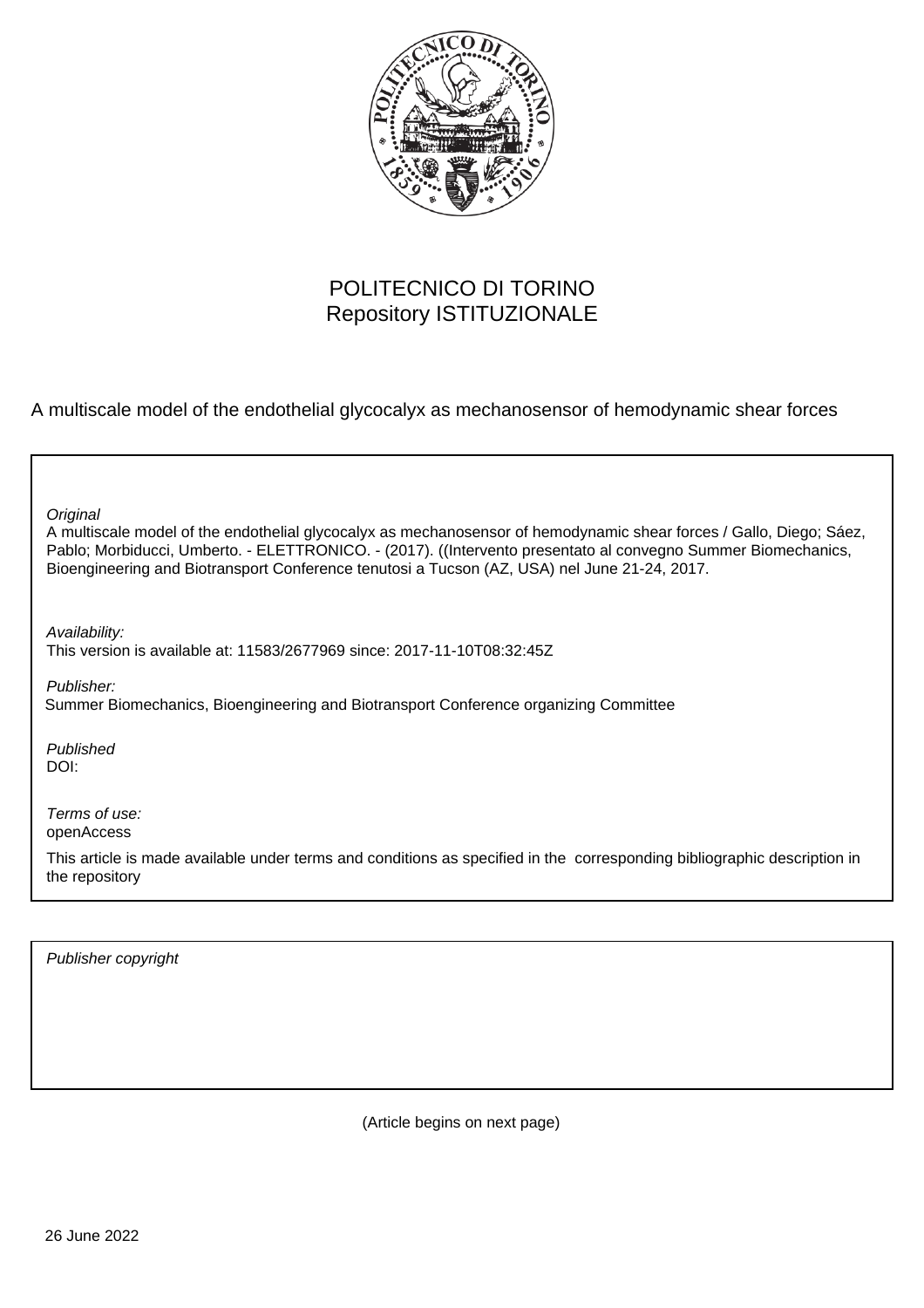# **A MULTISCALE MODEL OF THE ENDOTHELIAL GLYCOCALYX AS MECHANOSENSOR OF HEMODYNAMIC SHEAR FORCES**

## **Diego Gallo (1), Pablo Sáez (2), Umberto Morbiducci (1)**

(1) Department of Mechanical and Aerospace Engineering Politecnico di Torino Turin, Italy

(2) Laboratori de Calcul Numeric (LaCaN) Universitat Politecnica de Catalunya Barcelona, Spain

### **INTRODUCTION**

# **a multiscale model of the endothelial glycocalyx as mechanosensor of hemodynamic shear forces**

Atheroma plaque formation is one of the leading causes of cardiovascular disorders in the developed countries. The glycocalyx (GC), a bush-like layer coating the endothelial cells (ECs), plays a key role in the mechano-sensing and -transduction processes promoting atherosclerosis [1]. In fact, GC has been identified as the mechanosensor of the forces exerted by the streaming blood onto the vascular endothelial lining [2,3,4].

The focal development of atherosclerosis has been attributed to disturbed shear forces (see, e.g., ref. [5]). However, these forces, exerted by the flowing blood, are transmitted to the endothelial cells (ECs) cytoskeleton through the transmembrane proteins, i.e. the terminal structures of the GC layer on the ECs side. Although the ECs gene expression and protein production as a consequence of disturbed shear has been extensively studied [6], the mechanisms by which fluid shear forces are transmitted to the subcellular elements through the endothelial transmembrane anchoring structures is still not fully explored.

In this study a multiscale approach is applied to analyze how fluid shear forces are transmitted to the ECs transmembrane anchors through the mechanical response of the GC layer. To do it, wall shear stress (WSS) vector time histories are calculated at the luminal surface of a carotid bifurcation, a vascular district prone to atherosclerotic lesions development, through image-based computational hemodynamic modelling. Then, a mechanical model of the GC structure, based on the Timoshenko beam theory [7], is applied to

simulate the mechanical behavior of the GC layer. Realistic atheroprone and atheroprotective WSS vector time histories, as obtained from computational hemodynamics, are prescribed to the idealized GC structure, and the dynamic forces transmitted to the anchoring elements on the EC membrane are evaluated. Finally, the comparison of the distribution of WSS phenotypes and of the corresponding mechanical forces transmitted to the anchors at the membrane level is performed, and the possible scenario opened by the presented findings is discussed.

### **METHODS**

An ostensibly healthy carotid bifurcation geometry was reconstructed from angiographic computed tomography images [8]. The finite volume method was applied to solve the governing equations of the fluid motion under unsteady flow conditions. The general purpose computational fluid dynamics (CFD) code Fluent (ANSYS Inc., USA) was used on a tetrahedral computational meshgrid of cardinality 1400000. Exhaustive details on the computational setting can be found elsewhere [8]. From the CFD simulation, the near-wall hemodynamics was characterized in terms of time-averaged WSS (TAWSS), and oscillatory shear index (OSI).

The endothelial GC presents a 3D bush-like structure with a constant spacing of 20 nm in all directions and a diameter of 10-12 nm [9; 10]. The anchoring locations present an hexagonal-like distribution and are spaced each other 100 nm [11; 12]. Based on these observations, Weinbaum and co-workers [13] proposed a continuum mechanics model of the endothelial GC, that has been adapted here. In detail, the hexagonal symmetric structure was simplified to a single branch centered in the anchor. This idealization relies on the assumption that the same fluid shear stress acts on all the elements of the hexagonal structure. The Timoshenko beam theory [7] was applied